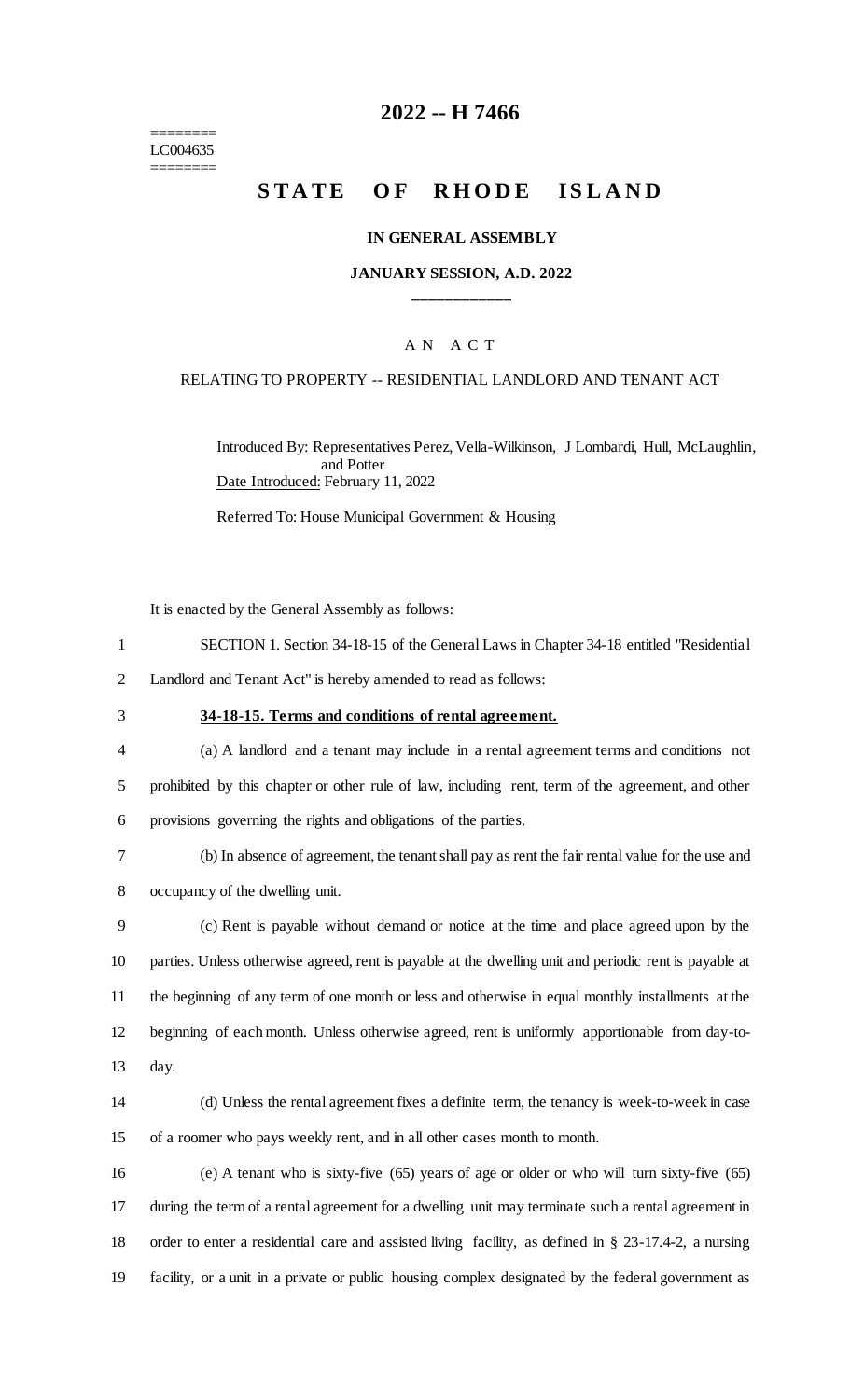housing for the elderly. The tenant may terminate the rental agreement by notice given in writing to the usual person to whom rental payments are made. The notice shall be accompanied by documentation of admission or pending admission to a facility or housing complex described in this section. Termination of the rental agreement shall be effective no earlier than forty-five (45) days after the first rental payment due date following delivery of written notice of termination.

 (f)(1) A lease of premises occupied, or intended to be occupied, by a servicemember or a servicemember's dependents may be unilaterally terminated if:

 (i) The lease is executed by or on behalf of a person who, thereafter, and during the term of the lease, enters military service; or

 (ii) The servicemember, while in military service, executes the lease and thereafter receives military orders for a change of permanent station or to deploy with a military unit, or as an individual in support of a military operation, for a period of not less than ninety (90) days; and

 (iii) The lessee delivers to the lessor (or the lessor's grantee), or to the lessor's agent (or the agent's grantee), written notice of the termination, and a copy of the servicemember's military orders.

 (2) Effective date of lease termination. In the event that a lease provides for monthly payment of rent, termination of the lease under this section is effective thirty (30) days after the first date on which the next rental payment is due and payable after the date on which the notice is delivered.

 (3) In the case of any other lease, termination of the lease is effective on the last day of the month following the month in which the notice is delivered.

 (4) The lessee shall be responsible for rent amounts of the lease that are unpaid for the period preceding the effective date of the lease termination on a prorated basis. The lessor may not impose an early termination charge, but any taxes, summonses, or other obligations and liabilities of the lessee in accordance with the terms of the lease, including reasonable charges to the lessee for excess wear, that are due and unpaid at the time of termination of the lease, shall be paid by the lessee.

 (5) Rent paid in advance. Rents or lease amounts paid in advance for a period after the effective date of the termination of the lease shall be refunded to the lessee by the lessor (or the lessor's assignee or the assignee's agent) within thirty (30) days of the effective date of the termination of the lease.

 (6) A lessee's termination of a lease pursuant to this section shall terminate any obligation a dependent of the lessee may have under the lease.

(g) During any twelve (12) month period, no rent increase shall be in an amount greater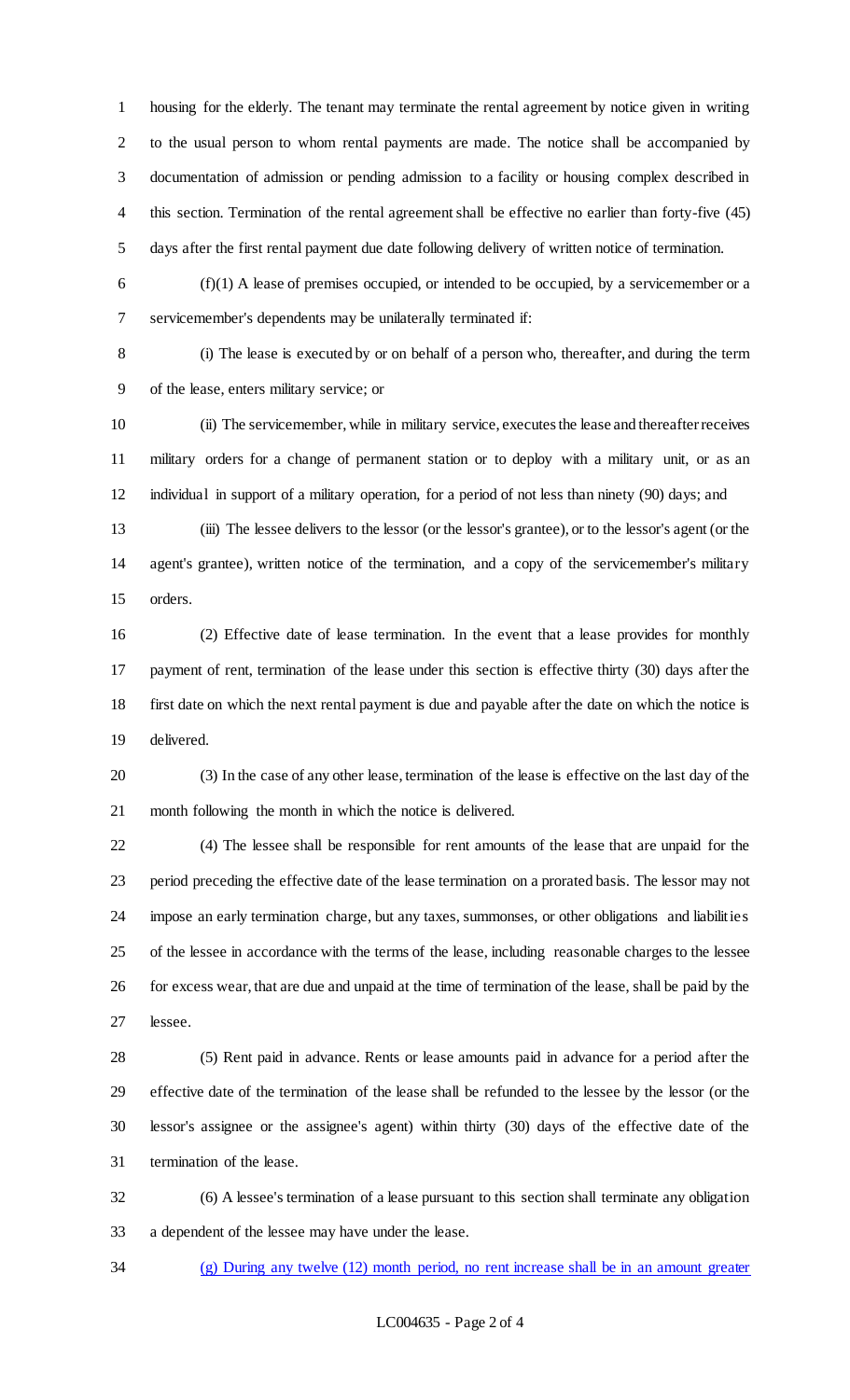- 1 than ten percent (10%) plus the consumer price index above the existing rent. For purposes of this
- 2 section, the "consumer price index" refers to the Consumer Price Index for all Urban Consumers
- 3 (CPI-U) as published by the U.S. Department of Labor Statistics determined as of September 30 of
- 4 the prior calendar year.
- 5 SECTION 2. This act shall take effect upon passage.

======== LC004635 ========